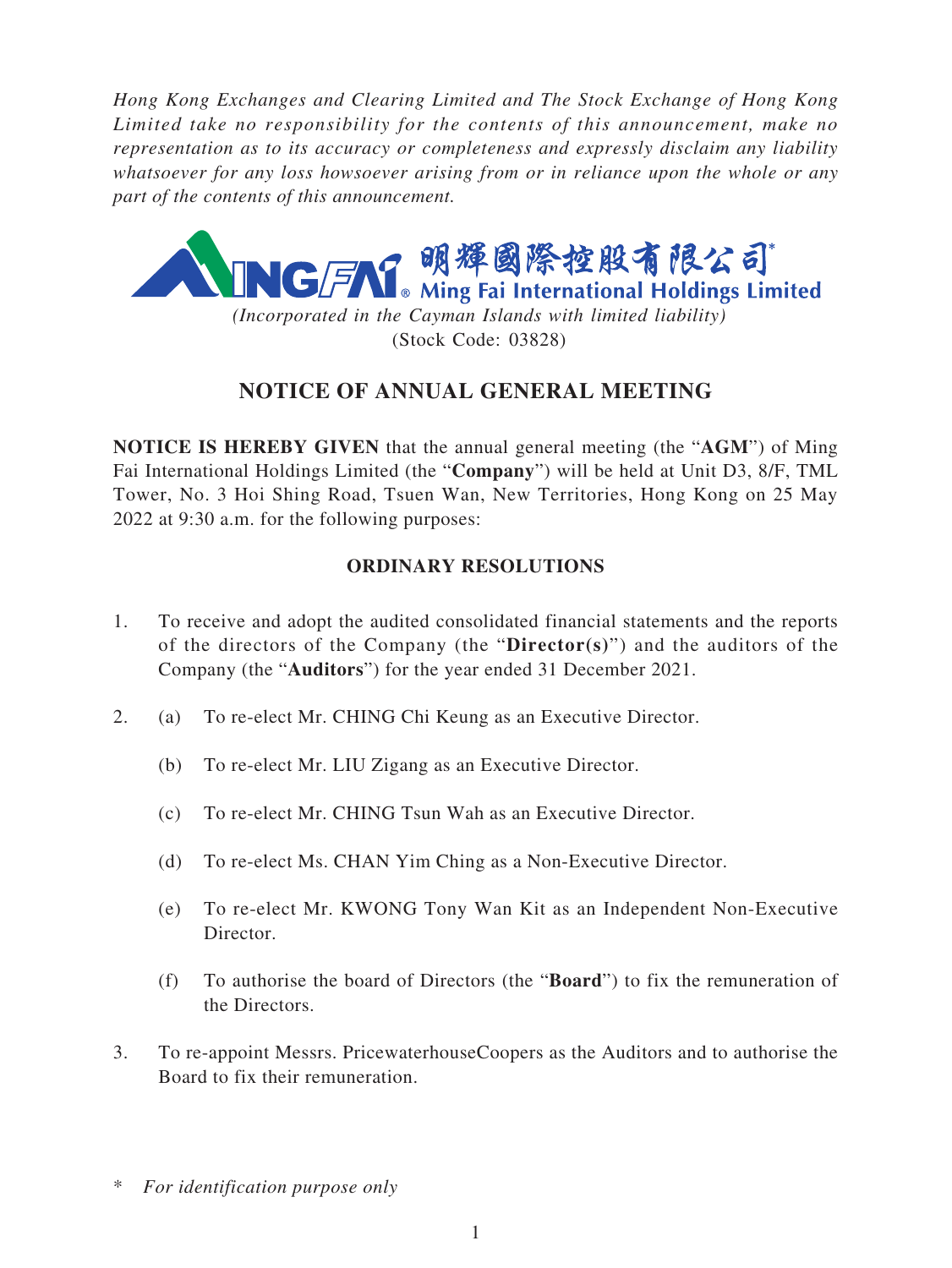# 4. "**THAT**:

- (a) subject to paragraph (b) below of this resolution, the exercise by the Directors during the Relevant Period (as hereinafter defined) of all the powers of the Company to buy back shares (each a "**Share**") of HK\$0.01 each in the capital of the Company, subject to and in accordance with all applicable laws and the requirements of the Rules Governing the Listing of Securities on The Stock Exchange of Hong Kong Limited as amended from time to time, be and is hereby generally and unconditionally approved;
- (b) the aggregate number of Shares which may be bought back by the Company pursuant to the approval in the paragraph (a) above of this resolution shall not exceed 10% of the total number of issued Shares as at the date of passing of this resolution, and the said approval shall be limited accordingly, provided that if any subsequent consolidation or subdivision of Shares is effected, the maximum number of Shares that may be bought back pursuant to this resolution as a percentage of the total number of issued Shares at the date immediately before and after such consolidation or subdivision shall be the same and such maximum number of Shares shall be adjusted accordingly; and
- (c) for the purpose of this resolution,

"**Relevant Period**" means the period from the passing of this resolution until whichever is the earliest of:

- (i) the conclusion of the next annual general meeting of the Company;
- (ii) the expiration of the period within which the next annual general meeting of the Company is required by the laws of the Cayman Islands or the articles of association of the Company to be held; or
- (iii) the date on which the authority set out in this resolution is revoked or varied by an ordinary resolution of the shareholders in a general meeting."

## 5. "**THAT**:

(a) subject to paragraph (c) below of this resolution, the exercise by the Directors during the Relevant Period (as hereinafter defined) of all the powers of the Company to allot, issue and deal with additional Shares and to make or grant offers, agreements and options which would or might require the allotment of such Shares, be and is hereby generally and unconditionally approved;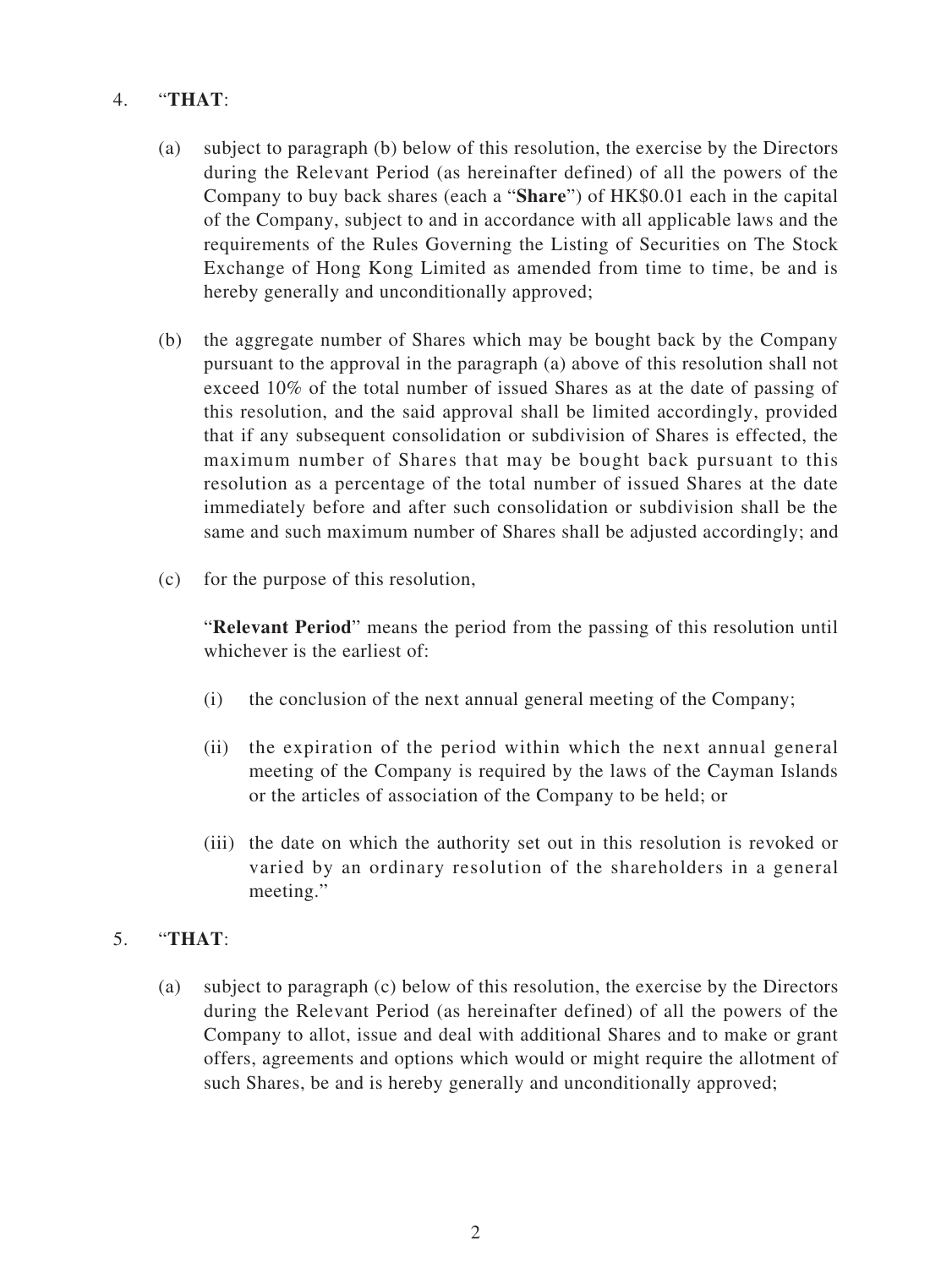- (b) the approval in paragraph (a) above of this resolution shall authorise the Directors during the Relevant Period (as hereinafter defined) to make or grant offers, agreements or options which would or might require the allotment of such Shares after the end of the Relevant Period (as hereinafter defined);
- (c) the aggregate number of Shares allotted or agreed conditionally or unconditionally to be allotted (whether pursuant to an option or otherwise) and issued by the Directors pursuant to the approval in paragraph (a) above of this resolution, otherwise than pursuant to (i) a Rights Issue (as hereinafter defined); (ii) an issue of Shares as scrip dividends pursuant to the articles of association of the Company from time to time; (iii) an issue of Shares under any share option scheme or similar arrangement for the time being adopted for the grant or issue to employees of the Company and/or any of its subsidiaries of shares or rights to subscribe for Shares in the Company, shall not exceed 20% of the total number of issued Shares as at the date of passing of this resolution, and the said approval shall be limited accordingly, provided that:
	- (i) in the event of allotment and issue of Shares for cash, the maximum number of Shares to be allotted and issued pursuant to this resolution shall not exceed 10% of the total number of issued Shares as at the date of passing of this resolution; and
	- (ii) if any subsequent consolidation or subdivision of Shares is effected, the maximum number of Shares that may be issued pursuant to this resolution as a percentage of the total number of issued Shares at the date immediately before and after such consolidation or subdivision shall be the same and such maximum number of Shares shall be adjusted accordingly; and
- (d) for the purposes of this resolution,

"**Relevant Period**" means the period from the passing of this resolution until whichever is the earliest of:

- (i) the conclusion of the next annual general meeting of the Company;
- (ii) the expiration of the period within which the next annual general meeting of the Company is required by the laws of the Cayman Islands or the articles of association of the Company to be held; or
- (iii) the date on which the authority set out in this resolution is revoked or varied by an ordinary resolution of the shareholders in general meeting.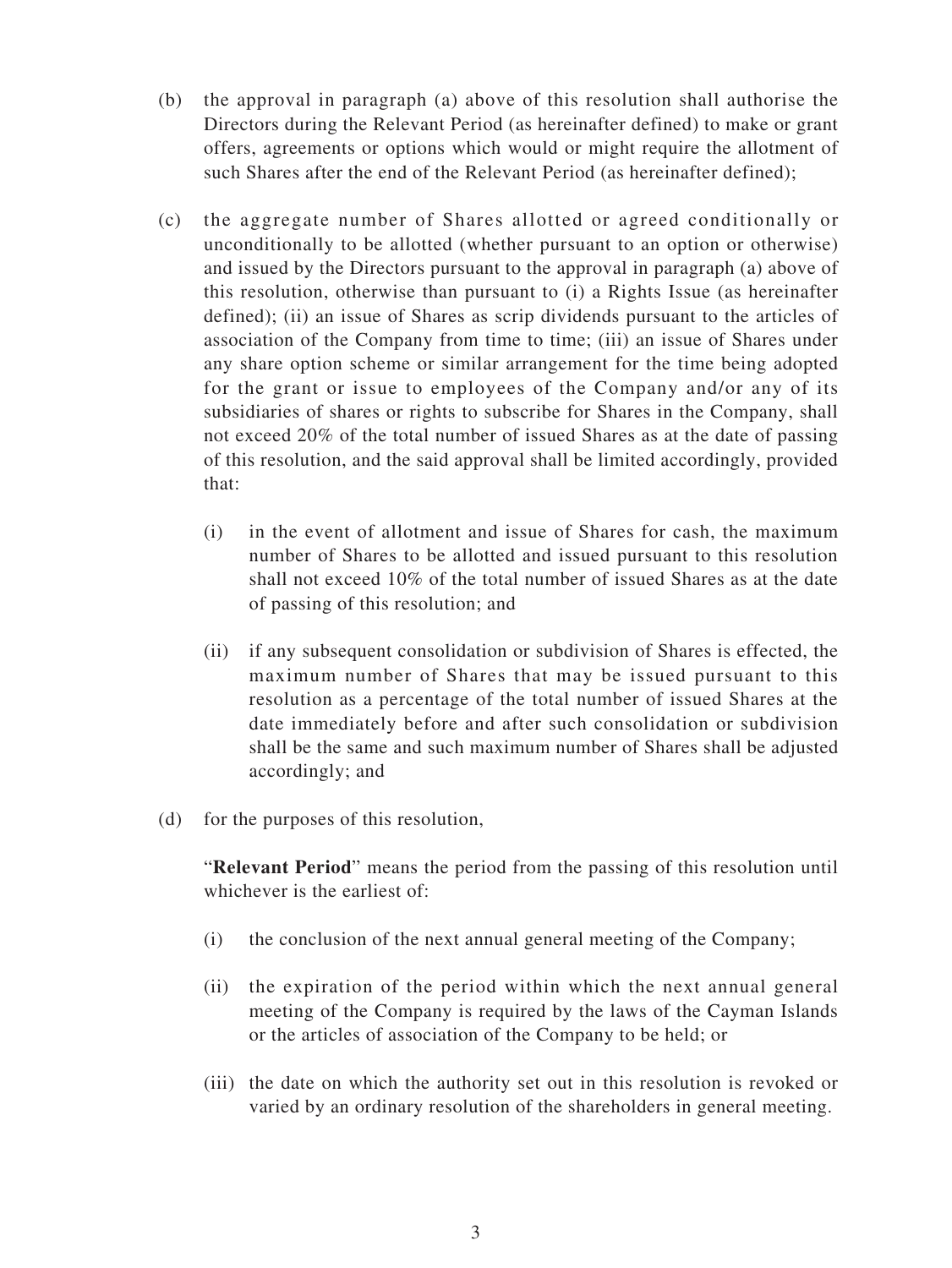"**Rights Issue**" means an offer of Shares open for a period fixed by the Directors to the holders of Shares on the register of members of the Company on a fixed record date in proportion to their then holdings of such Shares as at that date (subject to such exclusions or other arrangements as the Directors may deem necessary or expedient in relation to fractional entitlements or having regard to any restrictions or obligations under the laws of, or the requirements of any recognised regulatory body or any applicable stock exchange)."

6. "**THAT** conditional upon the passing of the resolutions numbered 4 and 5 as set out in the notice convening the AGM (the "**Notice**"), the unconditional general mandate granted to the Directors to exercise the powers of the Company to allot, issue and otherwise deal with Shares in the capital of the Company pursuant to the resolution numbered 5 as set out in the Notice be and the same is hereby extended by the addition to the aggregate number of Shares which may be allotted or agreed conditionally or unconditionally to be allotted by the Directors pursuant to such general mandate of a number representing the aggregate number of Shares bought back by the Company under the authority granted pursuant to the resolution numbered 4 as set out in the Notice."

## **SPECIAL RESOLUTION**

7. As special business, to consider and, if thought fit, pass with or without amendments, the following resolution as a special resolution:

## "**THAT**:

- (a) the proposed amendments to the memorandum and articles of association of the Company (the "**Proposed Amendments**") (details of which are set out in "Proposed Amendments to the Memorandum and Articles of Association") in Appendix III to the circular of the Company dated 21 April 2022, be and are hereby approved;
- (b) the second amended and restated memorandum and articles of association of the Company (the "**Second Amended and Restated Memorandum and Articles of Association**"), which contains all the Proposed Amendments and a copy of which has been produced to this meeting and marked "A" and initialled by the chairman of the meeting, be and is hereby approved and adopted in substitution for and to the exclusion of the existing memorandum and articles of association of the Company with immediate effect; and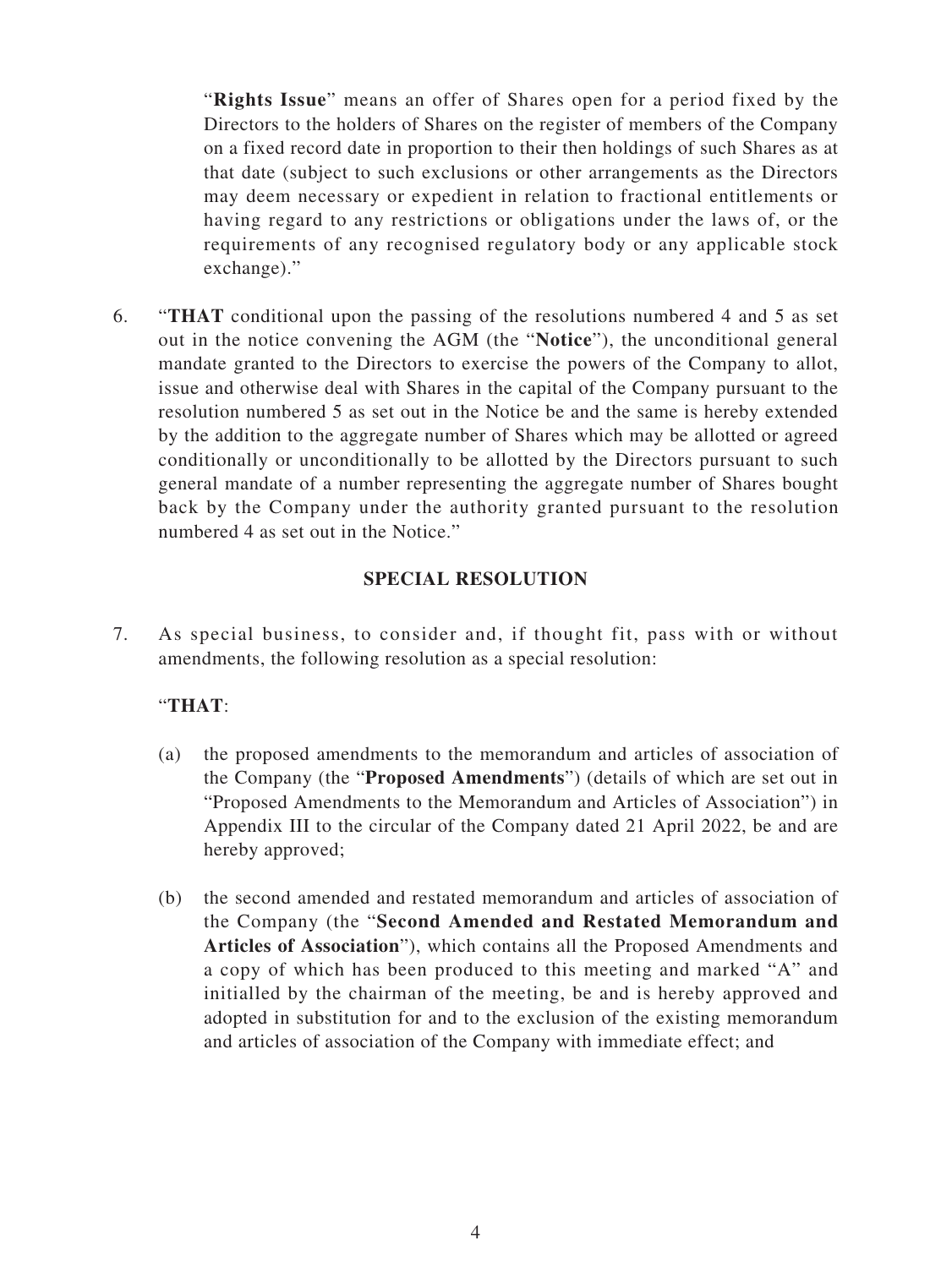(c) any Director or company secretary of the Company be and is hereby authorised to do all such acts, deeds and things and execute all such documents and make all such arrangements that he/she shall, in his/her absolute discretion, deem necessary or expedient to give effect to the Proposed Amendments and the adoption of the Second Amended and Restated Memorandum and Articles of Association, including without limitation, attending to the necessary filings with the Registrar of Companies in the Cayman Islands and Hong Kong."

> By order of the Board **KEUNG Kwok Hung** *Executive Director and Company Secretary*

#### Hong Kong, 21 April 2022

*Notes:*

- (1) A form of proxy for use at the AGM or any adjournment thereof is being despatched to the shareholders of the Company together with a copy of the Notice and a circular containing, inter alia, details of the proposed general mandates to issue and buy back Shares, re-election of the retiring Directors and the Proposed Amendments and the adoption of the Second Amended and Restated Memorandum and Articles of Association.
- (2) Any member of the Company entitled to attend and vote at a meeting of the Company shall be entitled to appoint another person (who must be an individual) as his proxy to attend and vote instead of him and a proxy so appointed shall have the same right as the member to speak at the meeting. On a poll votes may be given either personally or by proxy. A proxy need not be a member of the Company. The instrument appointing a proxy shall be signed under the hand of the appointor or of his attorney authorised in writing, or if the appointor is a corporation, either under its seal or under the hand of an officer, attorney or other person duly authorised to sign the same.
- (3) In order to be valid, the form of proxy completed in accordance with the instructions set out therein, together with the power of attorney or other authority (if any) under which it is signed, or a notarially certified copy of such power or authority, shall be lodged with the Company's branch share registrar in Hong Kong, Computershare Hong Kong Investor Services Limited, at 17M Floor, Hopewell Centre, 183 Queen's Road East, Wanchai, Hong Kong not less than 48 hours before the time appointed for holding the AGM or any adjournment thereof. Completion and return of the proxy form will not preclude you from attending and voting in person at the AGM or any adjournment thereof if you so wish.
- (4) In case of joint holders of any Share, any one of such joint holders may vote at the AGM, either in person or by proxy, in respect of such Share as if he were solely entitled thereto, but if more than one of such joint holders be present at the meeting in person or by proxy, that one of such present joint holders whose name stands first on the register of members in respect of the relevant joint holding shall alone be entitled to vote in respect thereof.
- (5) For ascertaining the eligibility of the shareholders of the Company to attend and vote at the AGM, the register of members of the Company will be closed from Friday, 20 May 2022 to Wednesday, 25 May 2022 (both dates inclusive), during which period no transfer of Shares will be effected. In order to be eligible to attend and vote at the AGM, all documents in respect of transfers of Shares accompanied by the relevant share certificates must be lodged with the Company's branch share registrar in Hong Kong, Computershare Hong Kong Investor Services Limited, at Shops 1712– 1716, 17th Floor, Hopewell Centre, 183 Queen's Road East, Wanchai, Hong Kong for registration no later than 4:30 p.m. on Thursday, 19 May 2022.